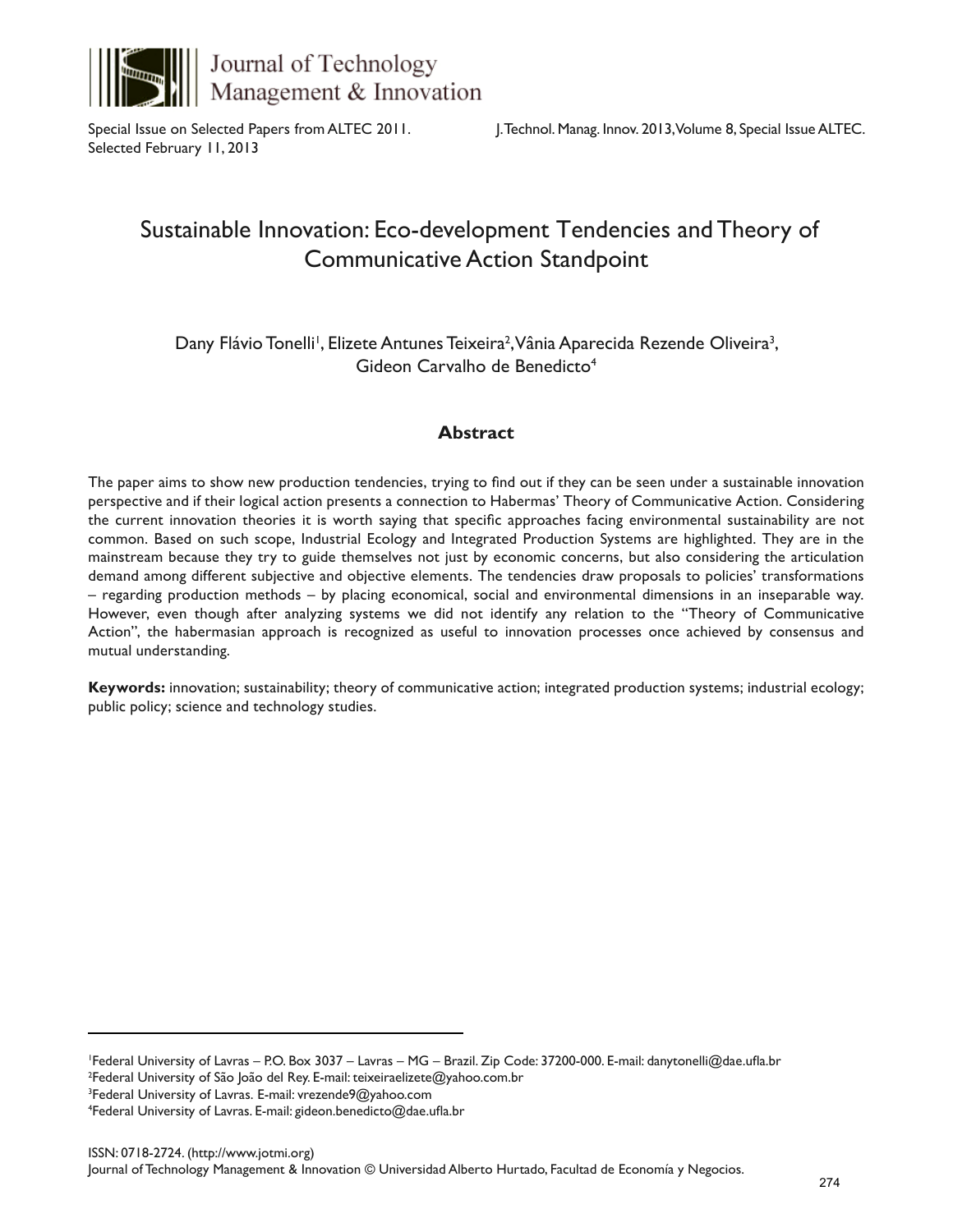#### **Introduction**

The sustainability theme consists in one of the most important nowadays phenomenon. It means a challenge to production, without losing track of environmental eco-system's reloading capability (TONELLI et al., 2012). There is a large amount of actions that have been taken in order to develop production alternatives no longer aggressive to the environment and paired to economic wealth production and to society's common welfare. Many of them have been indicating such tendency. Some examples can be seeing in industrial ecology once increasing the use of alternative materials and electric power sources as well as by the waste's reuse in agro-ecology, a fact that reduces negative impacts over the environment and that achieves the replacement of external inputs by "Good Agricultural Practices". However, such transformation is linked to the development of new production technologies that valorize sustainability in its economic, social and environmental dimensions – in an inseparable way –, pointing towards to socio-technical changes, aiming to renew production processes. However, proposals focusing on environmental sustainability as sinequa non conditions are not as common.

The current paper aims to show new production tendencies, checking if they can be inserted in a sustainable innovation perspective and if its logical action presents some relation to the Habermas' Theory of Communicative Action. In order to elaborate the current essay, it was used a documental and bibliographic search methodology regarding tendencies as well as different theoretical approaches. Among the tendencies, Industrial Ecology and Integrated Production Systems were presented. Industrial ecology is the study of energy flow, materials and transformations. Integrated production is a system which produces food and other high quality products using natural resources and regulation mechanisms in order to avoid the use of polluting inputs and to ensure a sustainable agricultural production. Such systems are featured by an integrated and systemic view and by the development of alternative technologies created to fulfill specific contexts along with natural resources optimization, respecting social and environmental effects.

Firstly, the work discusses nowadays conceptions regarding innovation theories. Based on the economic perspective, innovation is focused on the instrumental sense of assets and wealth generation as well as on capitalism dynamics' perpetuation. Schumpeter and some of his followers have consolidated the idea that technical changes represent capitalism's reinvention by means of introducing new economic growth cycles allowed by it. Other conception – not less important – is inherited by social studies about science and technology that try to find ways of understanding social/collective dynamics based on the sense that innovation is organized

by means of a network or a "seamless web" which adds distinct heterogeneous elements around itself. However, such conception is limited to act in a prescriptive way regarding methods' proposition, in opposition to the social technologies movement, which promotes both, a social inclusion political action and the participation in the development and use of proper technologies.

After the initial discussion, the paper explores the link between sustainable technologies and development. Based on a traditional economic growth viewpoint, the only growth limiting factor is technology. Under the sustainable development perspective, natural capital is irreplaceable, especially in respect to non-renewable resources. Even renewable resources' stocks and flows – although they are able to be replaced by technology's use – seem to be possible just if sustainable reposition rates of them are observed. So, the paper opens space to think about sustainable technologies, demonstrating production tendencies that look forward to join all inseparable demands coming from economic, social and environmental dimensions. By the end of it, the paper´s final considerations bring back the stated issues in a reflexive way.

#### **Innovation approaches**

The innovation theory was quite marked by Economics influence. Schumpeter (1961), by searching for evidences in order to explain capitalism's supremacy over other possible economic organization systems, states that the secret to its perpetuation lays in its power to reinvent itself, by constantly introducing new economic growth cycles. New economic cycles would bring along the need to reorganize production by means of technological innovations. Thus, innovation would become an essential phenomenon without which economical stagnation would take place and, consequently, would take to the decline of main market laws that sustain the capitalist system (SCHUMPETER, 1961). Nelson and Winter (2005) state that practically all general contemporary studies about the capitalist machine are based on Joseph Schumpeter's book, "Capitalism, Socialism and Democracy". After that, many other economists presented their contributions following the same path which had been initiated by Schumpeter. Following such line, neo-schumpeterians such as: Nelson, Winter and others can be found. They all corroborate to the national innovation systems' approach (NELSON And Winter, 1977; Lundvall, 1988; Freeman, 1995).

According to Tonelli et al (2012), approaches such as the "Innovation National Systems" hold: i) technical advance's nature (primarily, evolutionary); ii) how processes get an architecture structurally inserted, what involves specific contexts and conditions; iii) what are the strategies use to, among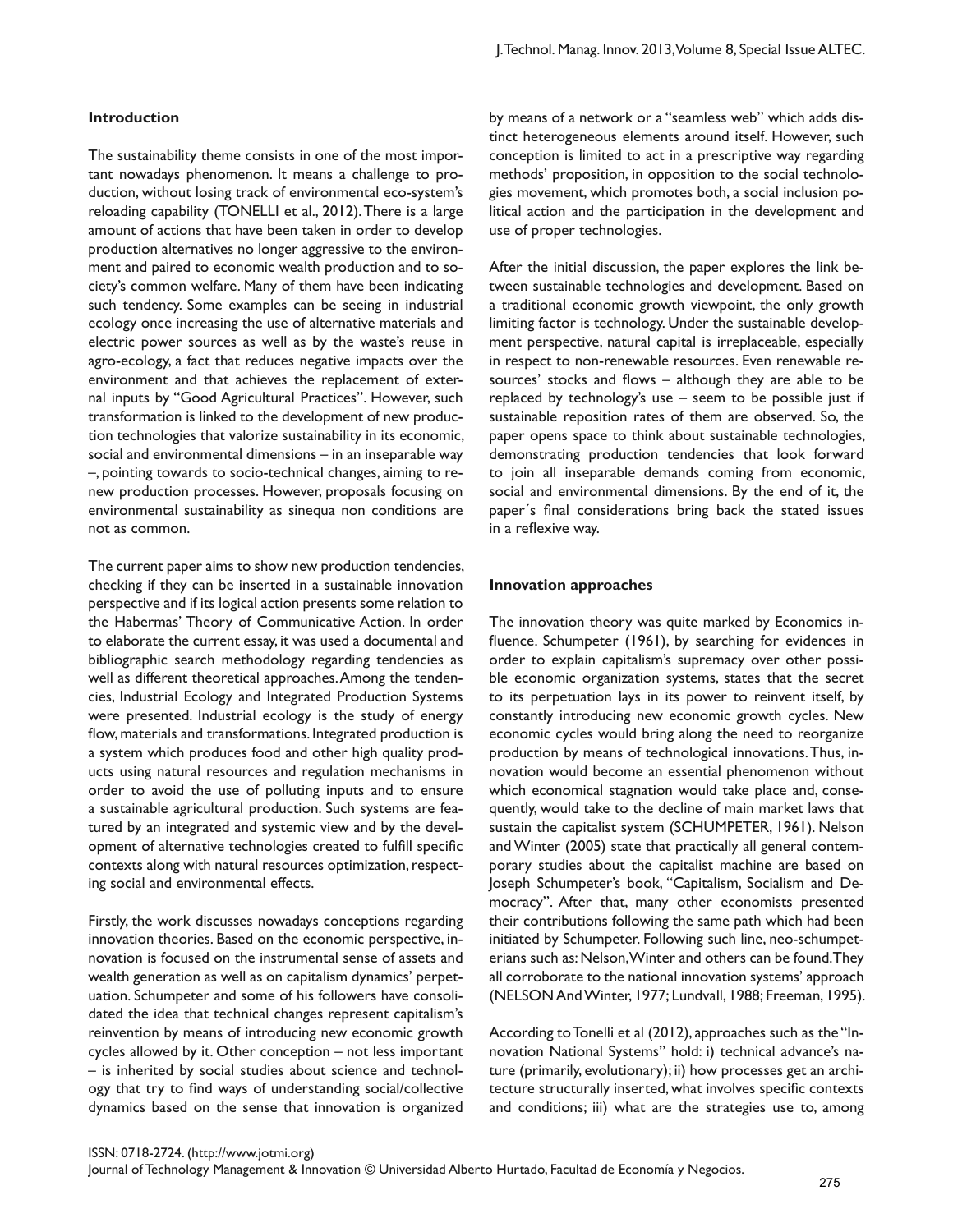other things, develop wealth appropriation mechanisms and to deal with innovation complexity in the so called information era or knowledge era (NELSON And Winter, 1977; Lundvall, 1988; Freeman, 1995; Lundvall, 2010).

There is another study field which is looking for understanding innovation processes as a socially inserted issue. It is the Sociology of Innovation. This approach counts on a great contribution from Social Studies on Science and Technology (BIJKER, Hughes Et Al., 1987; Law And Callon, 1992). The main concern does not lay on establishing the innovation economic impact, on finding out the obstacles to its spreading or on technologies transference, record institutional reforms or on investigating its effects over employment rates or over the countries' competitive capabilities. The main goal is to investigate innovation's social or collective production whereas immerse in relations and interrelations that build themselves around this particular issue (OLIVEIRA, 2008; Tonelli Et Al, 2012). Economics takes social actors from an instrumental logic. It regards a kind of dehumanization of the years putting economic switches as an instrument of neutral mediation. Social studies on science and technology, particularly in the Actor-Web Theory, in opposition to economy, shows a sort of individual's rise to actor's status, humanizing objects and turning the exchange into a complex translational process (LATOUR, 2000; Law, 2003). Facing both approaches one can differentiate two distinct political purposes. The first, aims to perpetuate the schumpeterian idea of economic growth based on technological innovation development. The second disposes the impacts over economy and looks forward to understand innovation as a socially inserted practice of recruiting, combining and transferring distinct heterogeneous elements. Based on the first viewpoint, ecological systems sustainability yet does not put itself as an economic growth limiter. On the other hand, by the second view, there is no pre-set political proposition, besides, for example, ontological proposals such as the Actor-Web Theory, considering reality as a product from the hybridization between human actors and non human ones, through social-technical and heterogeneous webs.

Proposals focusing on the environmental sustainability matters are not usual. Social technologies movement, in Brazil, tries to hold such concern in a way to deal with inclusion issues. The Social Technology Institute Manual (ITS, 2007) holds a specific item discussing the following subject: "Socio-environmental and economic sustainability". Although the initiative is relevant, it is highlighted that the majority of production methods do not intend to produce social technologies. This particular approach is a quite specific one. According to the same institute, they are a set of techniques and transforming methodologies developed and/or applied to interact with the population and possessed by it, representing solutions to social inclusion and life conditions' improvement (ITS, 2007). Taking such initial reflection as basis, it is possible to state that it is still mandatory to advance a lot in terms of creating values to sustainable innovation models, including in such scope – besides social innovations –, conventional innovations . It implies giving more importance – not just to the outcomes on economical innovations or on understanding its collective construction –, but also in its capacity to promote sustainability, especially the environmental one.

The appearing of innovation management collaborative models – that are not leaded just by economic and instrumental wards coming from the markets' side, as well as just by a descriptive side – aiming to understand social/collective phenomenon brings up the need to explore alternatives to promote the connection between comprehension and appropriate actions.

#### **Sustainable Development Perspective**

Sustainable development statements are related to the Brundtland Report (1987), in which it is said that sustainable development regards providing nowadays needs without jeopardize future generations' capacity to provide their own needs (BRUNDTLAND, 1987). According to Daly and Farley's (204) approach, development, in terms of sustainability, is expected to understand nature´s limits and the development of policies allowing our economy to thrive inside such limits. Along with these restrictions there is an issue regarding the interaction of two complex systems: the human system and the ecological system which supports the first one. In order to picture the relation man/nature, Gladwin et al. (1995) categorizes three paradigms: Techno-centric paradigm, Eco-centric paradigm and the Sustain-centric paradigm. The first paradigm is the most prominent one and supports the idea that land is inert and passive, so it can be, legitimately explored. According to such approach, ethics is anthropocentric, selfish and useful because contemporary human beings are who really matter. So, all problems can be solved by means of technology.

The second paradigm promotes a vision over biosphere and society, based on holism's ecological principles such as: nature balance, diversity, ending limits and dynamic changes. Nature is fragile and vulnerable, so that is why – according to this perspective –, there is a pessimist view of technology, once one does not believe that human beings have the capacity to use it (technology) wisely.

The third perspective, Sustaincentric paradigm, defended by Gladwin et al. (1995) would embody a conciliatory and amplified sense due to different dimensions that are part of the sustainability sense. It is accepted that the global ecosystem is finite, vulnerable to human interferences and limited in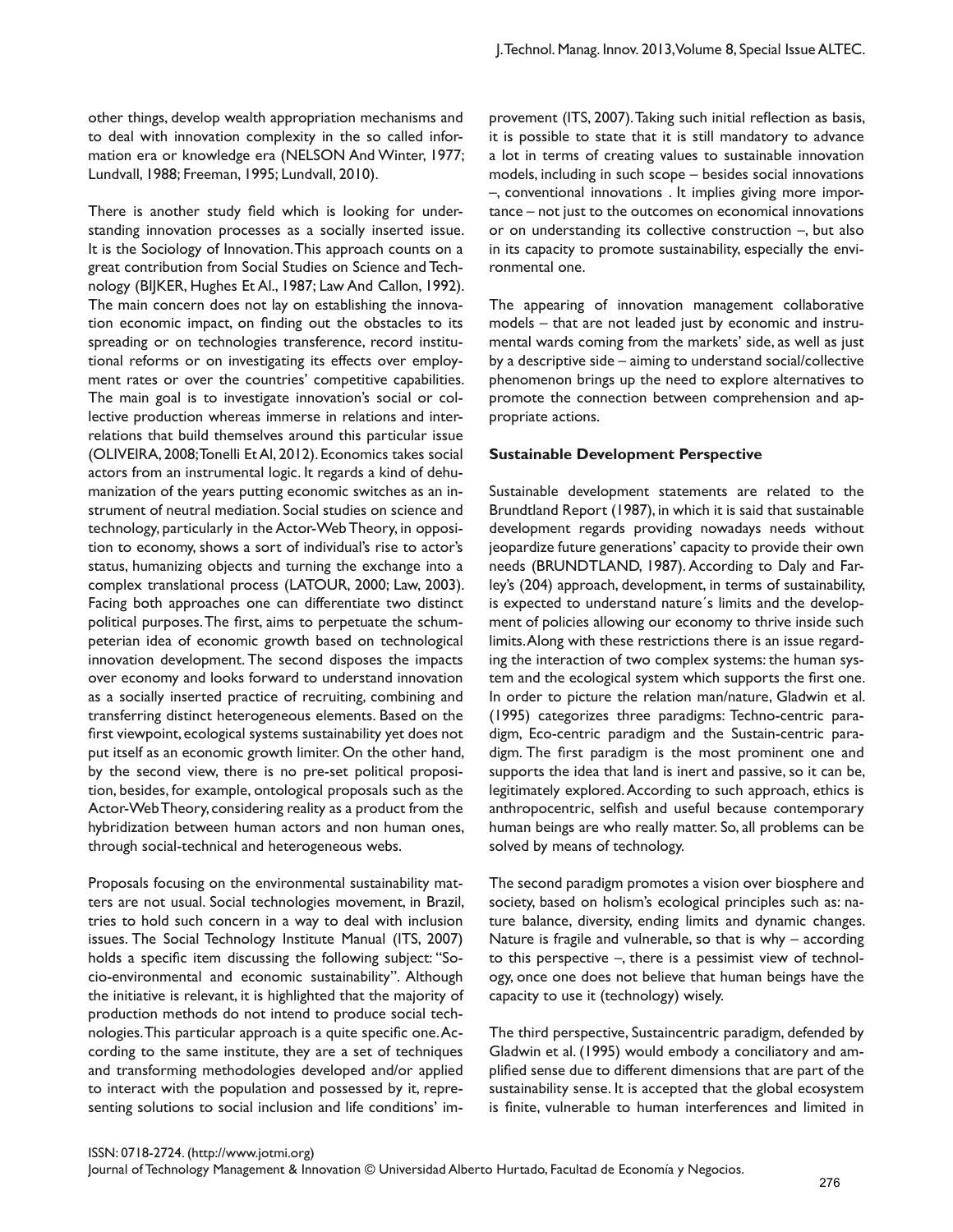its regeneration capabilities. Basically, such perspective tries to assess ecological, social and economic impacts from new technologies before they are actually introduced, aiming to minimize adverse effects.

The sustainable development idea translates development into a perspective of qualitative improvement regarding the capability to fulfill what is missing (needs and wishes) without quantitatively increase production, going beyond its loading environmental capabilities. Loading capability means the human population able to be supported by a certain ecosystem in a particular consumption level, using a given technology. The development means assets and services quality growth, as defined by its capacity to increase human welfare when provided by a certain production. A type of development which considers resilience – that is to say, a system's capacity to face disturbances, keeping its functions and structure based on a supportable ecosystem viewpoint (GLADWIN et. al, 1995; Daly And Farley, 2004; Veiga, 2010).

Growth, in its turn, based on the neo-classic theory, means a quantitative dimensional increase, or a production growth. Once, production is the flow of raw material and global ecosystem's through economic means, returning afterwards to nature as garbage. Based on such sense, it is stated that neo-classic economy is almost exclusively concerned with efficient attributions. Ecological economy also considers an important efficient attribution, which is also secondary, when compared to the scale and distribution. (DALY And Farley, 2004).

There is a paradigmatic duality on the growth approach due to the technological perspective. On the one hand, the ecosystem – seen as an extraction and economic linkage sector – supports the idea that even if such services become scarce, growth can remain forever because technology allows natural growth's return, by replacing natural capital by capital produced by men. Based on such perspective, the only limit to growth is technology and, given that one can always develop new technologies, there is no limit to economic growth. It is a weak sustainability conception. (WACKERNAGEL And Rees, 1996; Daly And Farley, 2004)

On the other hand, the strong sustainability builds up the assumption that natural capital is irreplaceable and, thus, essential. Strong sustainability defends natural capital maintenance, no matter human capital development forms, what means, it does not depend on an advanced technology. As definition, there is no sustainable consumption rate to non renewable resources. The main difficulty in using non renewable resources is not immediate exhaustion, but the technical, economic, environmental and socio-political difficulties associated to resources' quality decrease and to the transition to substitutes. Renewable resources stocks and flows,

although generated by nature, do not mean that human demands increase in biophysical environment happen in a sustainable rate. (HOLDREN, 1991; Wackernagel And Rees, 1995; Daily And Ehrlich, 1992).

A sustainable development does not limit the use of technology. New technologies can bring positive and negative effects. Technologies that increase resources' productivity can reduce the pressure over natural capital stocks. Technologies that increase manufactured capital and work's productivity frequently require processing a larger amount of resource's flow and, so, they tend to reduce resource's productivity. Historically, technological progress has been helping capital and work's productivity, by costs of resource productivity. Sustainable development takes this kind of technical progress to an opposite direction: a progress able to get more services per resource unit, rather than one which just uses more resources in order to operate the system (DALY and Farley, 2004).

Based on the sustainable development perspective, the relation between natural capital flow reservations and the services fund's resource represents one of the most important ecological economy concepts. Summarizing, production needs ecosystem structure's help. Ecosystem's structure produces the ecosystem's function which, in its turn, supplies services. All economic production has, thus, an impact over ecosystem's services and, once the impact is inevitable, it completely inserts itself in the core of the economic process (GEORGESCU-ROEGEN, 1971; Odum, 1971; Daly And Farley, 2004).

#### **Theory of Communicative Action Theory and Sustainable Innovation**

By being considered one of the biggest thinkers from the century, Jürgen Habermas aligned to Frankfurt School's thoughts – which has its theories spread throughout many scientific fields – developed one of the most discussed and known theoretical axes, the Theory of Communicative Action Theory. Regarding administration, it is worth highlighting that the theory has been a relation axis to all existing administrative theories. Vizeu (2005), based on different studies from the academic literature, shows that certain focuses given over Habermas' Theory of Communicative Action Theory offer a consistent explanatory basis to general behaviors. According to the author, the approach has been used, especially, due to traditional administrative theories' deficiencies and to more recent explanations about the organizations' phenomenon. Vizeu (2005) still underlines that the habermasian theory has been used in order to offer basis to the construction of opposite forms to the traditional managing model. Such movement happens because of organizations' emancipation issues.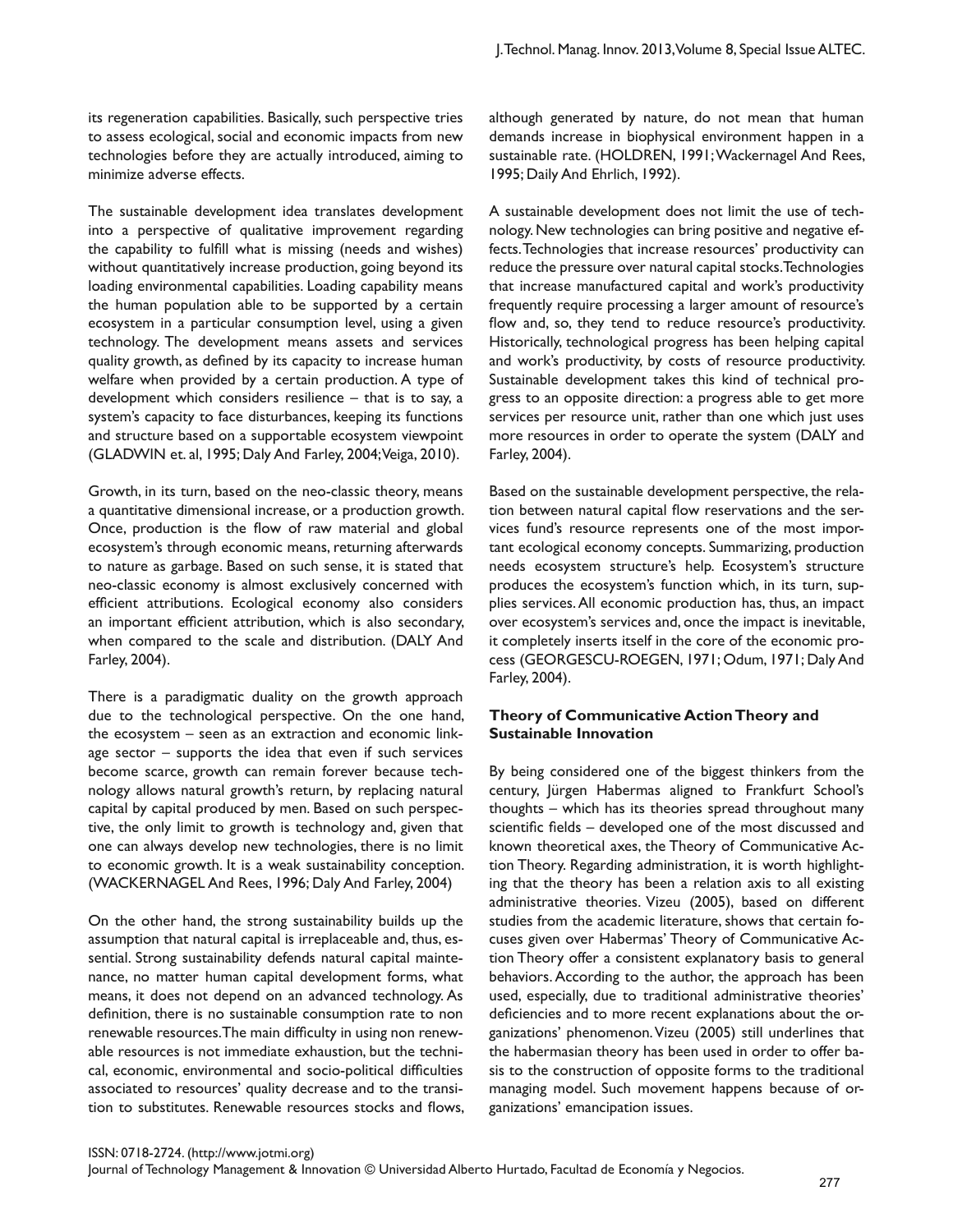Such theoretical position defended by Habermas is substantiated by the critics on instrumental rationality. Therefore, according to Vizeu (2005), Habermas proposes that the Theory of Communicative Action might be an adequate referential in order to elaborate new rationality criteria, aiming to minimize contradictions on modern social organizations' form. In addition, he states – having the habermasian theory as basis – that the critic on instrumental reason becomes the critic on the bureaucratic model, in the sense that bureaucracy means a rational-instrumental ethos correction turning it into a self-sustained system.

Organizational world faces the functionalist position as a dominant one. By proposing an ideal model of interaction by language through which people socially organize themselves and look for an agreement, free from any external or internal imposition, it is possible to think of a search for conceptual models that connect innovation and sustainability by means of Habermas' Theory of Communicative Action Theory.

Habermas' theory places the basis to a kind of communication that aims to achieve mutual understanding. Habermas explains, through this theory that communication happens through language, between two or more individuals. An interesting point in such theoretical connection attempt is the habermasian consideration that the objective, the social and the subjective world embrace each other inside a communication process.

Based on such sense it is worth to highlight Vizeu's (2005) position.

"Due to the centrality of linguistic interaction in social praxis, Theory of Communicative Action is a construct which integrates multiple views of the world and of individuals, and such multiplicity is relevant to understand the organizational phenomenon. It allows verifying contradictions in interpersonal relations not often focused by organizational studies, once the idea of communicative distortion - before it becomes a mere organizational communication issue - reflects the difficulty of recognizing the other individual as a competent one, once he/she is a member of the same cultural community'' (VIZEU, 2005, p.6 – translated from Portuguese).

Among the discussion about rationality processes, Gonçalvez (1999) shows that Habermas put himself radically against science and the universalization of techniques, what means that he goes against scientific and instrumental rationality penetration in decision spheres where another kind of rationality should reign: communicative rationality. Thus, the habermasian theoretical view holds that linguistic understanding is an interpretation cooperative process, where Theory of Communicative Action does not happen

to search for results, but through a search for consensus and understanding.

Habermas' contribution promotes the possibility of a behavior change in contemporary society, looking forward to solve its conflicts, thus corroborating to Gonçalves (1999). Habermas visualizes the rescue of a communicative rationality in social interaction's decision taken spheres that were penetrated by an instrumental rationality. According to the author, given that men does not simply react to environmental stimulus, but give a meaning to their actions and, thanks to language, they are also able to communicate perceptions and desires, intentions, expectations and thoughts. Habermas foresees the possibility of, by means of dialogue, having men back to their role as individuals.

## **Production tendencies in the sustainable innovation perspective**

## **Industrial Ecology**

Conventional production methods, quite intense in terms of renewable and non-renewable resources, once, most of the time, are damaging the environment  $-$  due to negative externalities – cause unbalance in ecosystems, a fact that takes to questioning the effectiveness of such methods. So, the 70's mark the milestone of the so used term Industrial Ecology, initially coined in industrialized countries like Japan and United States. According to Frosch (1992) the idea of Industrial Ecology is based on a direct analogy to natural ecological systems, where there is natural waste's consumption and loss, a fact that, according to Allenby (1992), also refers to interrelation's sustainability maintenance between human and economic environment.

Hileman (1992) conceptualizes Industrial Ecology as being the study of land's organization forms as well as of production methods aiming to find protection to human beings, ecosystems and future generations' health. Therefore, the compatibility among companies' goals, technological development and wealth creation is something plausible inside an environmental perspective which tries to find ways to avoid further environmental mistakes (TIBBS, 1993) and which considers the current moment as a transitional situation due to a social sustainability paradigm (SPETH, 1992).

According to Garner and Keoleian, (1995) yet there is not an unique definition to Industrial Ecology, but they all have some similar attributes to the systemic vision and the relation among systems, the energy flow studies, materials and transformations; to multidisciplinary approaches; to an orientation concerned to the future; to change considerations of linear and open processes into cyclic and closed; to an effort to reduce the impact of industrial systems over eco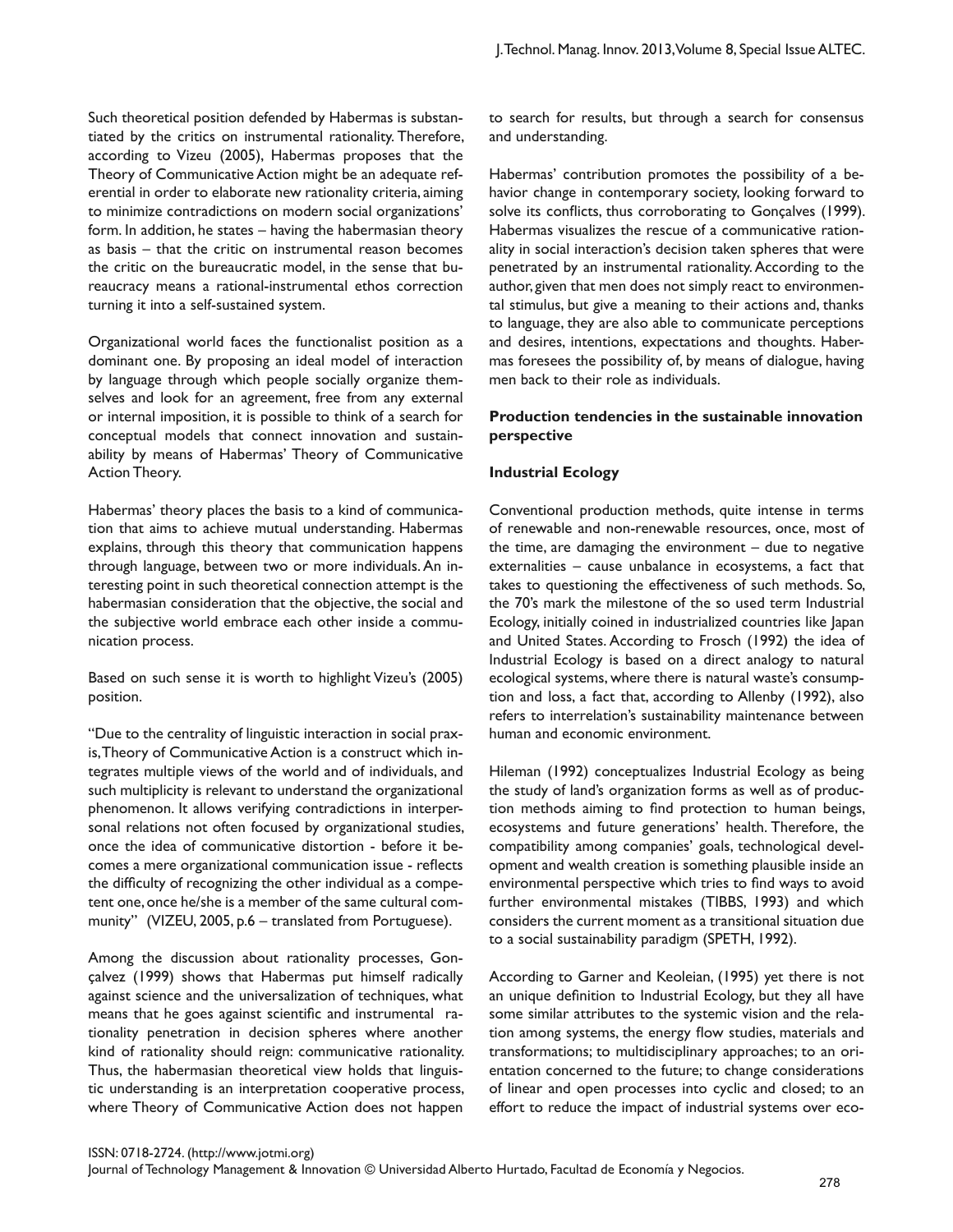logical systems and to the harmonious relations between these two systems.

Industrial Ecology and Industrial Metabolism to the Clean Technologies National Center – CNTL (SENAI, 2003), and Tibbs (1993), both are concepts linked to new industrial production patterns and are deeply related to a clearer production concept. There are six main elements in Industrial/ Industrial Metabolism Ecology:

1. Creating industrial ecosystems: maximizing the production use of recycled materials, optimizing the use of materials and electrical power, minimizing disposal generation and revaluating disposals as raw material to other processes.

2. Matching inputs and outputs of industrial processes to ecosystems natural capacities: understanding the capacity of the great natural systems to observe toxic disposals, or other kinds, in typical situations or environmental disasters. 3. Dematerialization: reducing the intensity regarding the use of materials and electrical power in industrial production.

4. Improve industrial processes metabolic ways due to materials use: reducing or simplifying industrial processes so they can emulate highly efficient natural processes.

5. Systemic patterns in electric power use: promoting the development of power supply systems that work as part of the industrial ecosystem and that are free from negative environmental impacts to current patterns regarding energy use.

6. Policies' alignment to the long term industrial system evolution perspectives: nations acting together, aiming to integrate their economic and environmental policies. (CNTL, 2003).

Roberts (2004) presents as Industrial Ecology principles the development of partnership deals with other companies, government and other social organizations looking forward to develop sustainable environmental practices. He also highlights industry's geographically concentrated location role as a factor which positively contributes to sub-products concentration, materials flow and electric power excesses in a way to systematize the use and reuse of raw materials and electric power systems. According to the author, institutional structures must be developed allowing process' boost regarding actions meeting Industrial Ecology, in a way to spread and demonstrate benefits and advantages inherent to productive processes inside such perspective. Still, according to Roberts (2004), Industrial Ecology can be applied to eco-industry by means of the development of three levels: in terms of company level, in eco-industrial plants context and web systems.

### **Integrated Production System**

Lately, one can see an increasing world demand for safe production, aiming to achieve minimum negative impact to the environment, requesting agrochemicals reduction, facing protected workers and consumers. Besides adopting competitiveness, sustainability and traceability principles; there is a growing need to rethink innovative and efficient cultural behavior changes, in order to replace conventional production practices (GLIESSMAN, 2001; Altieri, 2009).

Based on such context, there are national and international rules that take aspects related to products and production processes' safety and quality aspects into consideration. Such rules come from efforts done by governments and public agents as well as by private agents from the food products market. They were defined in order to ensure feeding safety, following new consumers' requirement patterns.

European Union countries such as Spain, France, Italy and others, supported by International Organization for Biological and Integrated Control of Noxious Animals and Plants – IOBC/WPRS guidelines, developed, during the 70's, the concept of Integrated Production (IP), aiming to cover consumers and distributers chain requirements, looking for healthy food without agrochemicals, environmentally correct and socially fare, motivated by actions taken by consumers defense (ANDRIGUETO, et al., 2009).

The integrated production system's forerunners in the European Community were Germany, Switzerland and Spain. They had already initiated the process because of the need to replace expensive conventional practices by an integrated production system which reduces production costs, and improves products/services' quality and safety, facing social responsibility and reducing environmental damage.

Integrated production's definition and goals were created on March 6th, 1992, in Wadenswill – Switzerland, by means of a cooperation agreement between IOBC/WPRS.

"Integrated Production is a farming system that produces high quality food and other products by using natural resources and regulating mechanisms to replace polluting inputs and to secure sustainable farming. Emphasis is placed on a holistic systems approach involving the entire farm as a basic unit, on the central role of agro-ecosystems, on balanced nutrient cycles and on the welfare of all species in animal husbandry. The preservation and improvement of soil fertility and of a diversified environment are essential components. Biological, technical and chemical methods are balanced carefully taking into account the protection of the environment, profitability and social requirements (IOBC, 2010)."

#### ISSN: 0718-2724. (http://www.jotmi.org)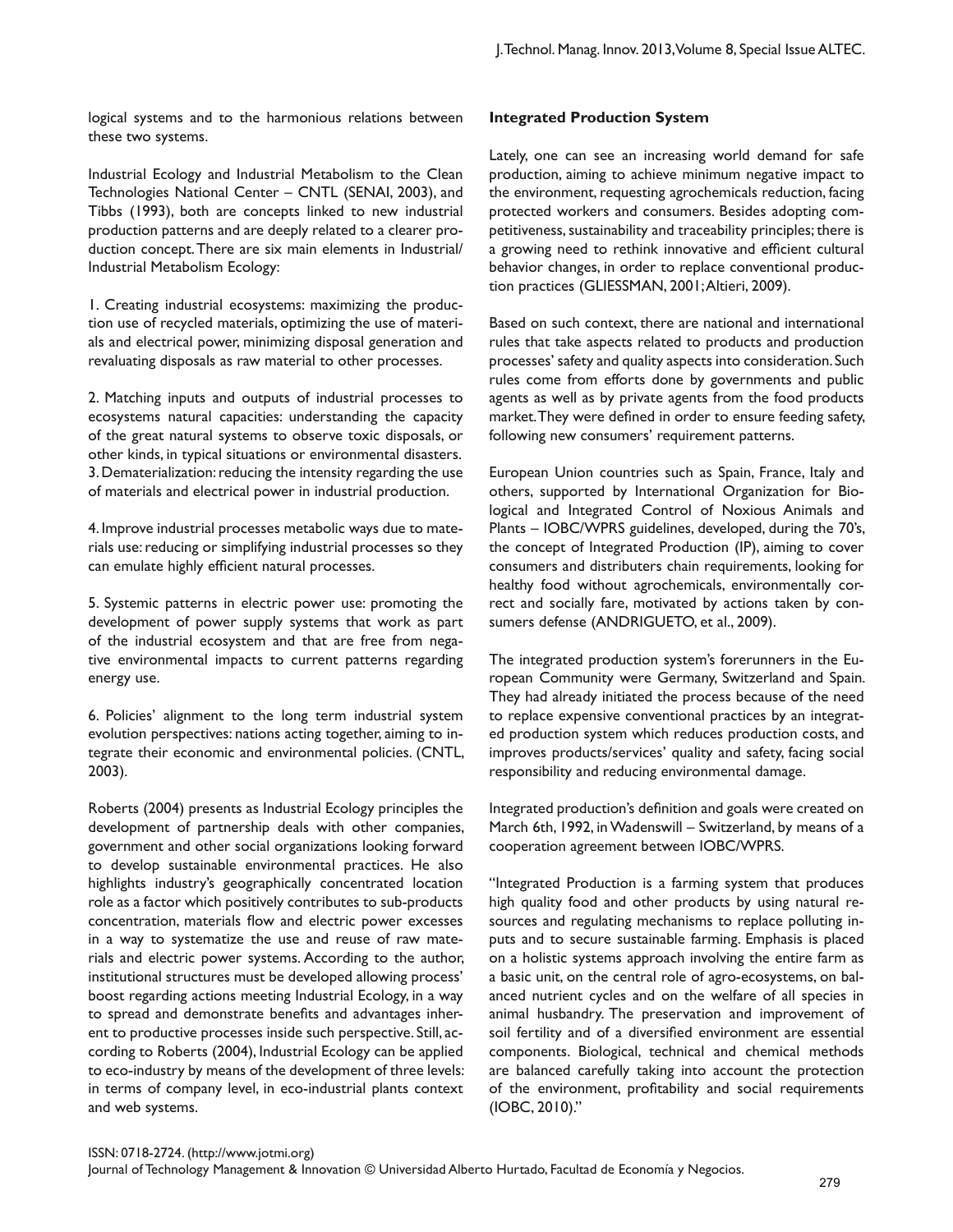Integrated Production concept comes from the evolution of plant protection methods which passed through many changes along the last decades. The evolution of such methods is linked to efforts done by IOBC aiming to develop, improve and apply biological control techniques to agricultural production, in a way to make it sustainable from an environmental and social viewpoint, and also feasible, from an economic viewpoint.

Developing and implementing basic technologies in ecosystems in order to protect plants has been some of IOBC's main goals since its foundation in 1956. The evolution of biological control concepts evolution for Integrated Pest Management (IPM) and, finally, for a holistic response approach was certainly not accidental. Unlike, it was a logical answer to scientific patterns and concepts development progress, they have been important for IOBC's background.

Integrated Production advocates for good agricultural practices (BPA) preserving and increasing soil fertility and environmental diversity. Biological, technical and chemical controls are carefully balanced, considering environment protection, aiming for an economic feasibility and respecting social matters (ZAMBOLIM, et al., 2003). Thus, food and other produced products in such system are traced. Traceability means the capacity to find the production process background and to locate and use a product by means of a registered identification, allowing the response to consumer's interests on produced products safety, in terms of quality and the awareness of environment preservation needs, workers welfare and society in general (ZAMBOLIM, et al., 2003).

The certification can be inherent to the production method, to product's quality and to regional origins, demanding highlights on evidences regarding good practices appliance, technical rules and codes of conduct with their proper controls and guaranties, ensuring the certification bureau's program trustworthiness, producer's spontaneous inclusion and consumer's trust in the market.

Regarding Integrated Production, traceability is an important aspect due to post-harvest handling. Traceability is defined as the capacity to meet location background and the use of products or batches, by means of unique registered identification. The system which integrates this unique identification and the location and use background is called Product Traceability System. Traceability is a tool in service to food's quality and safety, but once isolated, does not ensure its quality or safety. A quality food must be necessarily safe and, so, traceable. (CANTILLANO; Almeida, 2009)

According to Andrigueto, et al., (2009); Portocarrero and Kososki (2009) Integrated Production has as its principle – since its conception – a systemic view, first focusing on an integrated pest handling, going to the integration of processes in all the production chain. Therefore, its implementation must be seeing in a holistic way, as shown in Figure 1, a structure laying over four supporting pillars: productive based organization, system's sustainability as well as components that integrate and consolidate other processes.

In order to achieve a Safe Food Policy, according to Portocarrero and Kososki (2009) and in accordance to Figure 2, it is imperative – in first place – establishing such policy main



Figure 1. Integrated Production System's organization and regulation. Source: Andrigueto, et al., (2009); Portocarrero and Kososki (2009)

#### ISSN: 0718-2724. (http://www.jotmi.org)

Journal of Technology Management & Innovation © Universidad Alberto Hurtado, Facultad de Economía y Negocios.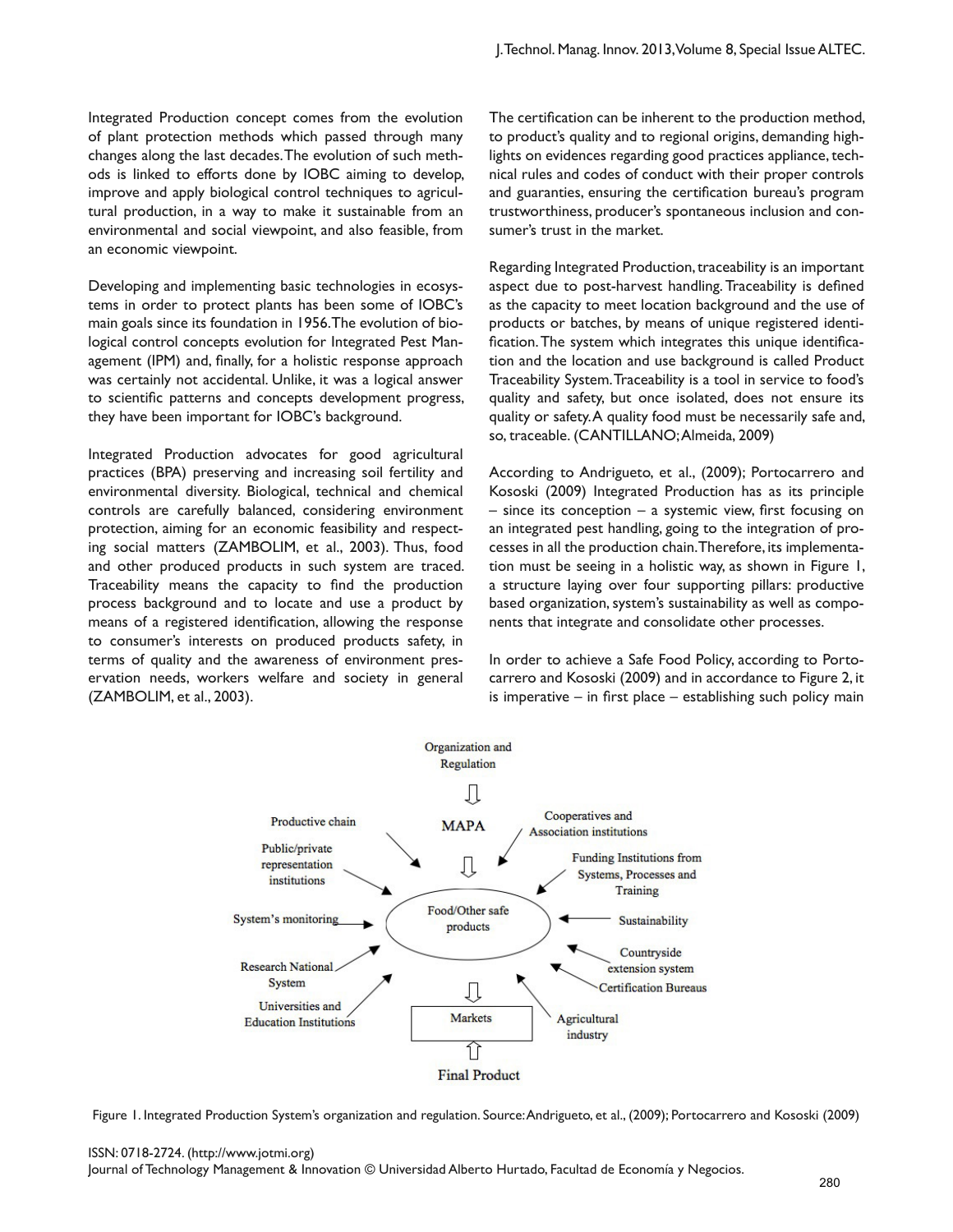goals: plans' organization, programs, systems, projects and institutional instruments; under a unique public policy control, developed to obtain safe food, what means fulfilling sanitary, technological, environmental and social requirements, matching procedures to international quality demands and the support to Brazilian agricultural productive chains.

So, implementing policies heading to food's value aggregation, to quality production and other commercialized products based on management, to quality and safety models, to sustainability, to procedures monitoring agricultural practices and traceability methods, in all the steps – since input acquisition up to offering the product to final costumers – is one of the public policies' targets due to a sustainable agriculture.

The legal milestone to Agricultural Integrated Production in Brazil (IP Brazil) was set by Normative Instruction #27, which validates Specific Technical Rules in order to get official certification stamps for animal and vegetable origin products. The system started with Fruits Integrated Production, in 2001, and was coordinated by Agriculture, Cattle Raising and Supply Ministry (MAPA) along with public and private partnerships (Normative Instruction, #27, MAPA, 2010).

## **Interactions among the presented methods, Sustainability and Theory of Communicative Action**

Theoretical-methodological assumptions from the exemplified production tendencies, are built based on systemic and integrated approach arguments, that aim to rationalize the use of natural resources, a stronger productive efficiency reducing the use of raw materials, electric power and water as well as reducing or reusing disposals. However, the concerns regarding world rules following, environmental legislations and "green consumers" requirements are prominent. Although they seem to be closed methods imposed from top to bottom, it does not disqualify them as eco-development conceptions, once they look forward to integrate economic, social and environmental dimensions in inseparable forms.

Theory of Communicative Action Theory reveals itself as a quite useful framework to Innovation Theory due to the sustainability perspective. However, it becomes a crucial alert to the fact that the current essay's proposed discussion did not have the intention to present a mechanic and empiric application of Habermas' theory but actually has it as the sustainability pillar inside a debate in which theoretical substantiation and connection elements are sought in order to substantiate a relation among different subjects.



Figure 2 Public Policies Process for food and other safe products. Source: Portocarrero and Kososki (2009)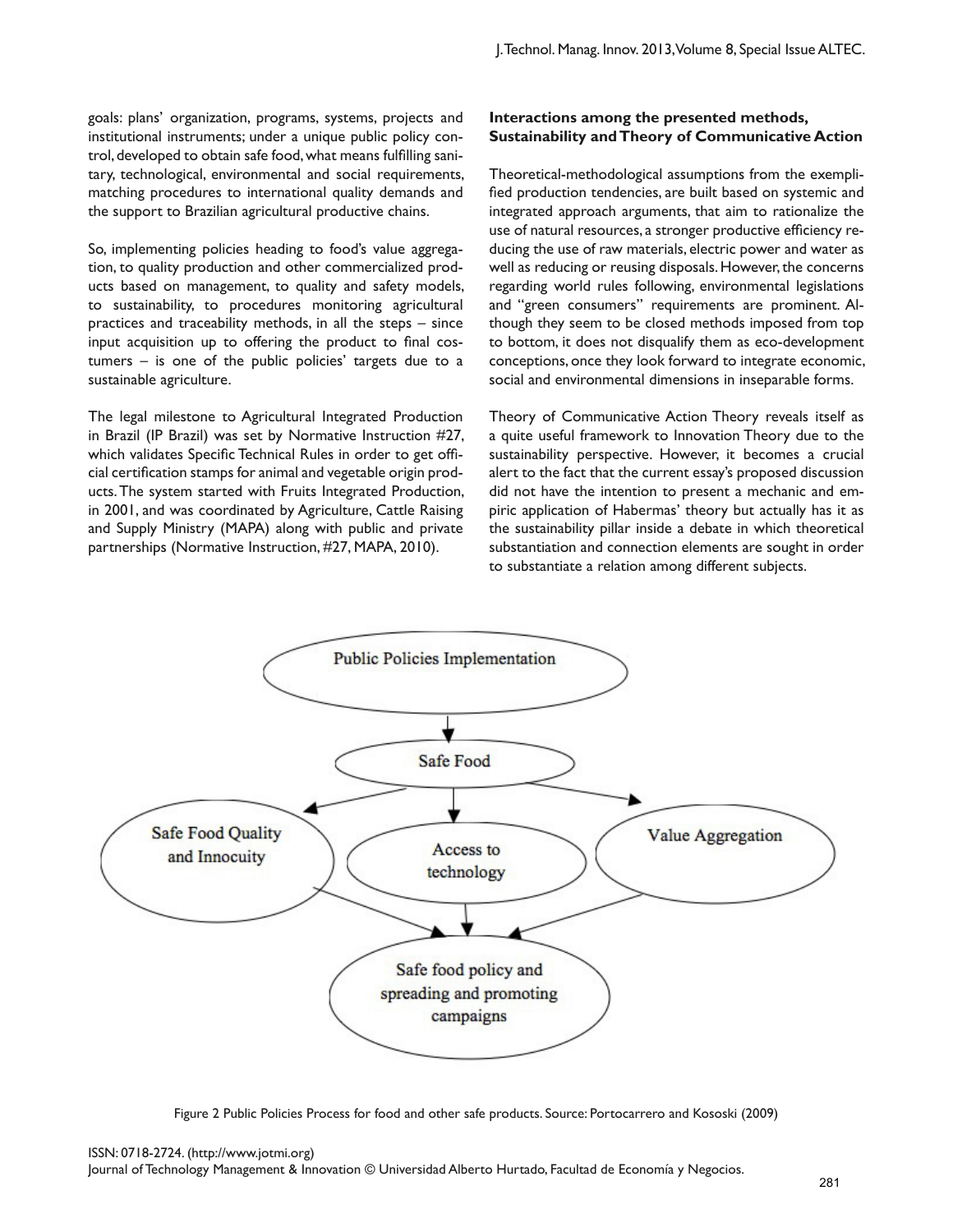By contextualizing the two production tendencies discussed in the current work, it is possible to state that the Industrial Ecology was introduced in a system which had its development sustained by a mechanical and economic view. Therefore, modernization – which has been prominent in industrial society – faced instrumental rationality as a dominant factor. Based in such sense, Habermas questions this kind of process which advocates for a definition on unilateral strategies in order to reach efficient results. By means of Habermas' position it is possible to go against the domination of instrumental rationality. According to him, communicative rationality must be found in decision taking spheres that were dominant before, by means of a radically instrumental position. It demands a transformation over the technique which rules procedures for a technique which comes from a conjunct and negotiated construction among the most diverse actors.

Industrial Ecology, by stating men-nature relation's shortage – where a systemic and dialogic view must prevail – walks through the theoretical assumptions of the Theory of Communicative Action Theory. According to Habermas (1987) social rules are developed by individuals coexistence in which an interaction among them takes place and where Theory of Communicative Action consequently appears representing the expectations from the involved ones.

The idea extracted from Habermas (1987) shows that the capitalist system and the productive forms developed with scientific and technical knowledge growth started to privilege companies as decision taking spots that, so far, were prominent in the social sphere. It's worth saying that literature, by indicating that the Industrial Ecology provides a debating way among the triad state-market-society, puts itself – at least in discourses level – in consonance to the habermasian thought, which shows that an instrumental position by itself does not privilege rules making considering social, ethical and many other aspects discussed in the social sphere.

Gonçalves' (1999) quote cited bellow clearly shows the aforementioned problem.

The cause of the modern industrial society's serious problems, according to Habermas, does not lay on the scientific and technological development themselves, but, actually, on such perspective's sidedness as a human project, which puts aside the discussion regarding vital matters around whom a society decides the directions of its history. Individual's subjectivity is not built through a self-reflection lonely act, but, actually, is the result of a process which happens in a complex interaction web. Social interaction is, at least potentially, a dialogical and communicative interaction, once it produces the Theory of Communicative Action deflation by

reducing it into its own action structure, which generated, in contemporary men, ways of feeling, thinking and acting – all substantiated by individualism, isolation, competition, calculation and incomes -, that are on the basis of social matters. (GONÇALVES, 1999, p. 130-13 – translated from Portuguese)

By taking the second tendency discussed in the present paper into debate, it means, the Integrated Production System where the use of natural resources is optimized aiming for a sustainable agricultural production, it is possible to state that the search for a socially fare model is implicit in such development assumption. Think about agricultural technology in the aforementioned bias shows that the habermasian thought – which defends a Theory of Communicative Action aiming for a dialogue – allows individuals involved with it to establish a discourse interchange that can take to the articulation of an eco-development which minimizes non desirable future consequences. Inside a socio-dimensional analysis, such position considers socio-economic effects in a society where a communicative reasoning demands more attention. Developing a critical and argumentative sense of individual is one of the points found among Habermas' thoughts and the production tendencies in the eco-sustainable view.

#### **Final Considerations**

Investigated tendencies present a significant disruption regarding traditional production methods, in order to valorize environmental perspectives. On the other hand, it is not possible to state – especially considering the social field – that they have some relation to the habermasian perspective. Even though representing a large advance in relation to the conventional view, the integration among environmental, social and economic elements end up being a contingence yet managed in accordance to an instrumental logic, once tendencies are summarized as a set of techniques conceived in a place where there is no full participation of all involved actors. It disqualifies participative construction in term of mutual understanding.

Theory of Communicative Action Theory advocates that the positivist vision and its precepts must be questioned. It also assumes that it is possible to achieve a social transformation by means of places promoting communication, all developed in order to avoid that only unilateral strategies views are privileged. Meantime, it is worth stating that the dialogicity proposed by Habermas' theory helps the discussion about a Sustainable Innovation and the tendencies to eco-development. By standing for the urgency on the formation of critical and participative individuals – in which a Theory of Communicative Action enables the development of rules that shorten the distance between the dichotomy objectivity-subjectivity –, Habermas allows a debate ena-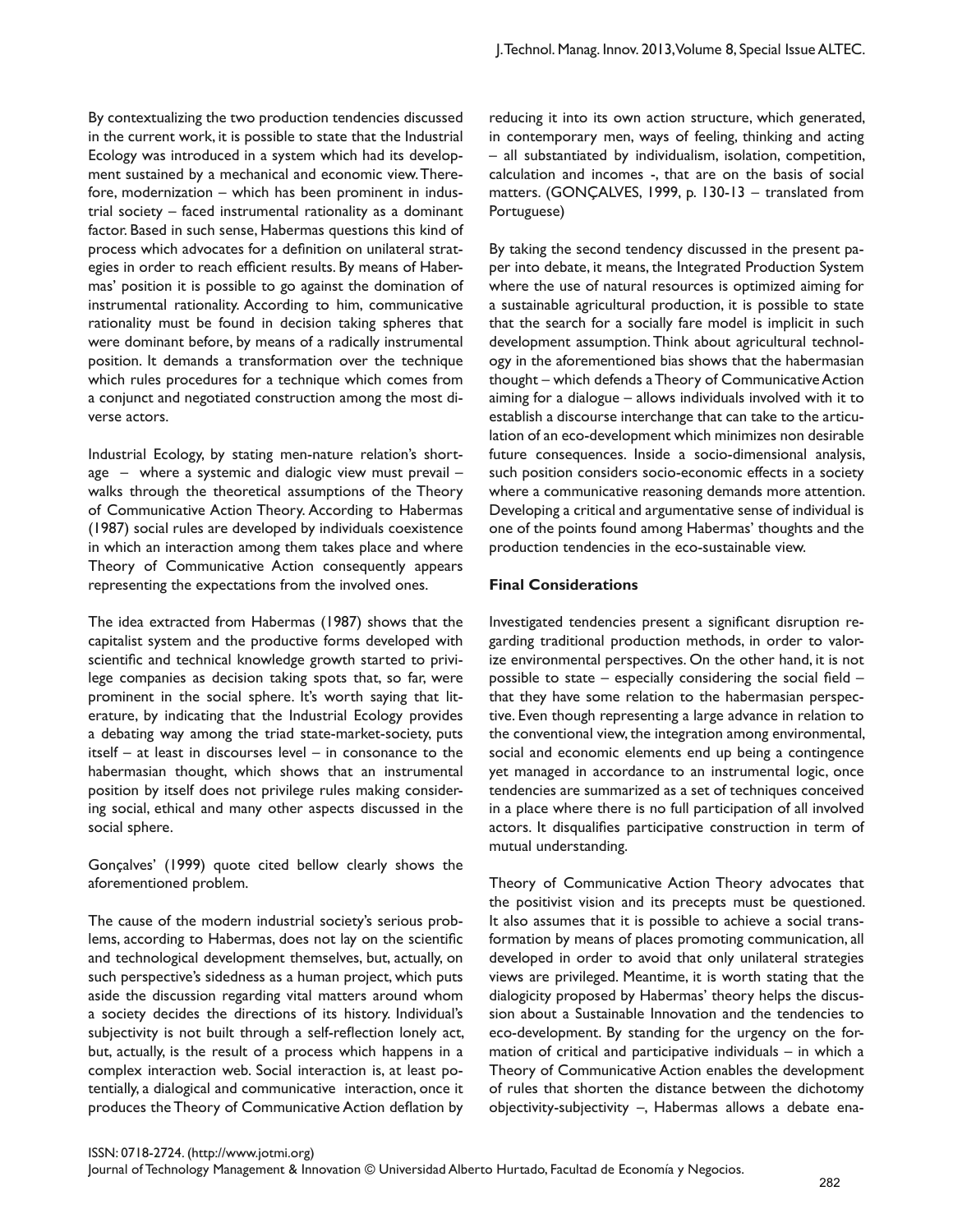bling production methods thinking, all laying over a relation where industrial systems reorganization does not take to the idea that resources and disposals are extremes on a destructive relation.

One of the current limitations lays on the fact that it is based on theoretical constructs, but not on empiric studies which directly regard to the practices of people inserted in these production tendencies and the logic that drives their action. It also opens way to explore new studies that aim to align innovation, sustainability and Theory of Communicative Action themes.

#### **References**

ALLENBY, B. R. (1992) Achieving Sustainable Development Through Industrial Ecology. International Environmental Affairs. 4(1), 56-68.

ALTIERI, M. (2009) Agroecologia: a dinâmica produtiva da agricultura sustentável. 5th ed. Ed. da UFRGS, Porto Alegre.

ANDRIGUETO, J.R; Nasser, L.c.b; Teixeira, J.m.a; Simon, R.f; Martins, M.v. De M; Kososki, A.r. (2009) Produção Integrada De Frutas E Sistema Agropecuário de produção integrada no Brasil. In: Brasil. Ministério da Agricultura, Pecuária e Abastecimento. Produção Integrada no Brasil: Agropecuária Sustentável, Alimentos Seguros. Mapa/ACS, Brasília.

BIJKER, W. E. et al. (1987) The Social construction of technological systems: new directions in the sociology and history of technology. Cambridge, Mass.: MIT Press.

BRUNDTLAND, G. (1987) World Commission on Environment and Development. Our Common Future. Oxford, Oxford University Press.

BUEN, JØRUND. (2001) Industrial ecology – only needed in the north? International Journal of Economic Development. 3(2), 1-50.

CANTILLANO, R. F. F.; Almeida, G. V. B. De (2009) Manejo e logística na colheita e pós-colheita na produção integrada de frutas no Brasil. In: Brasil. Ministério da Agricultura, Pecuária e Abastecimento. Produção Integrada no Brasil: Agropecuária Sustentável Alimentos Seguros. Mapa/ACS, Brasília.

DAGNINO, R. (2004)A tecnologia social e seus desafios. In: FUNDAÇÃOBANCODOBRASIL (Ed.). Tecnologia Social: uma estratégia para o desenvolvimento. 14, Rio de Janeiro, 187-210.

DAILY, G.C.; Ehrlich, P.r. (1992) Population, Sustainability, and Earth's Carrying Capacity: A Framework for estimating population size and lifestyles that could be sustained without undermining future generations. BioScience, 42, 761-771.

DALY, Herman; FARLEY, Joshua. (2004) Economia ecológica: princípios e aplicações. Trad. Instituto Piaget; Lisboa.

FREEMAN, C. (1995) The National System of Innovation in historical perspective. Cambridge Journal of Economics [S.I.], 19(19), 5-24.

FROSCH, R. A. (1992) Industrial ecology: a philosophical introduction. Proceedings of the National Academy of Sciences of the United State, 3, 800-803.

GARNER, A.; Keoleian, G. (1995) Industrial Ecology: An Introduction. School Of Natural Resources and Environment, and NPPC Research Manager. University of Michigan. East University.

GEORGESCU-ROEGEN, N. (1971) The Entropy Law and the Economic Process. Cambridge (EUA): Harvard University Press.

GLADWIN, Thomas N.; Kennelly, James J.; Krause, Tara-Shelomith.Shifting (1995) Paradigms for sustainable development: implications for management theory and research. Academy of Management Review. 20(4), 874-907.

GLIESSMAN, Stephen R. (2001) Agroecologia: processos ecológicos em agricultura sustentável. 2ªed. Ed. Universidade/UFRGS, Porto Alegre.

GONÇALVES, Maria Augusta Salin. (1999) Teoria da ação comunicativa de Habermas: possiblidades de uma ação educativa de cunho interdisciplinar na escola. Educação e Sociedade, São Leopoldo, 66, 125-140.

HABERMAS, J. (1987) Teoria de la acción comunicativa I-Racionalidad de la acción y racionalización social. Madri: Taurus.

HILEMAN, B. (1992) Industrial ecology route to slow global change proposed. Chemical & Engineering News, 70(34), 7-14.

HOLDREN, J. P. (1991) Population and the energy problem. Population Environment.12, 231- 255.

BC (2010) International Organization for Biological Control of Noxious Animals and Plants. Integrated Production in Europe. Disponível em:<http://www.iobc-global.org/>.Acesso em: 02 de dez. de 2010.